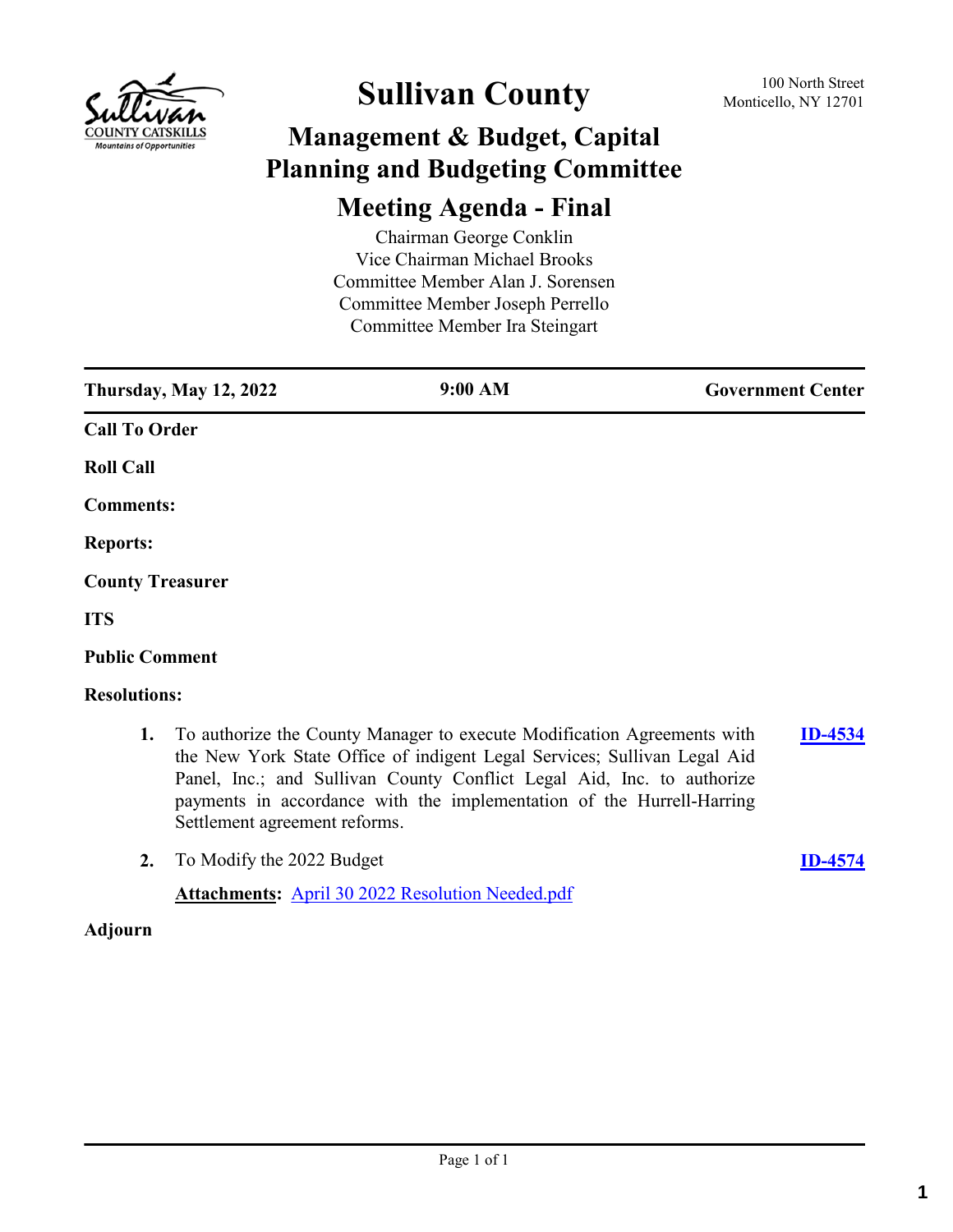

### Sullivan County

**File #:** ID-4534 **Agenda Date:** 5/12/2022 **Agenda #:** 1.

**Narrative of Resolution:**

**To authorize the County Manager to execute Modification Agreements with the New York State Office of indigent Legal Services; Sullivan Legal Aid Panel, Inc.; and Sullivan County Conflict Legal Aid, Inc. to authorize payments in accordance with the implementation of the Hurrell-Harring Settlement agreement reforms.**

**If Resolution requires expenditure of County Funds, provide the following information:**

**Amount to be authorized by Resolution:** pass through from the State

**Are funds already budgeted? Yes**

**Specify Compliance with Procurement Procedures:** N/A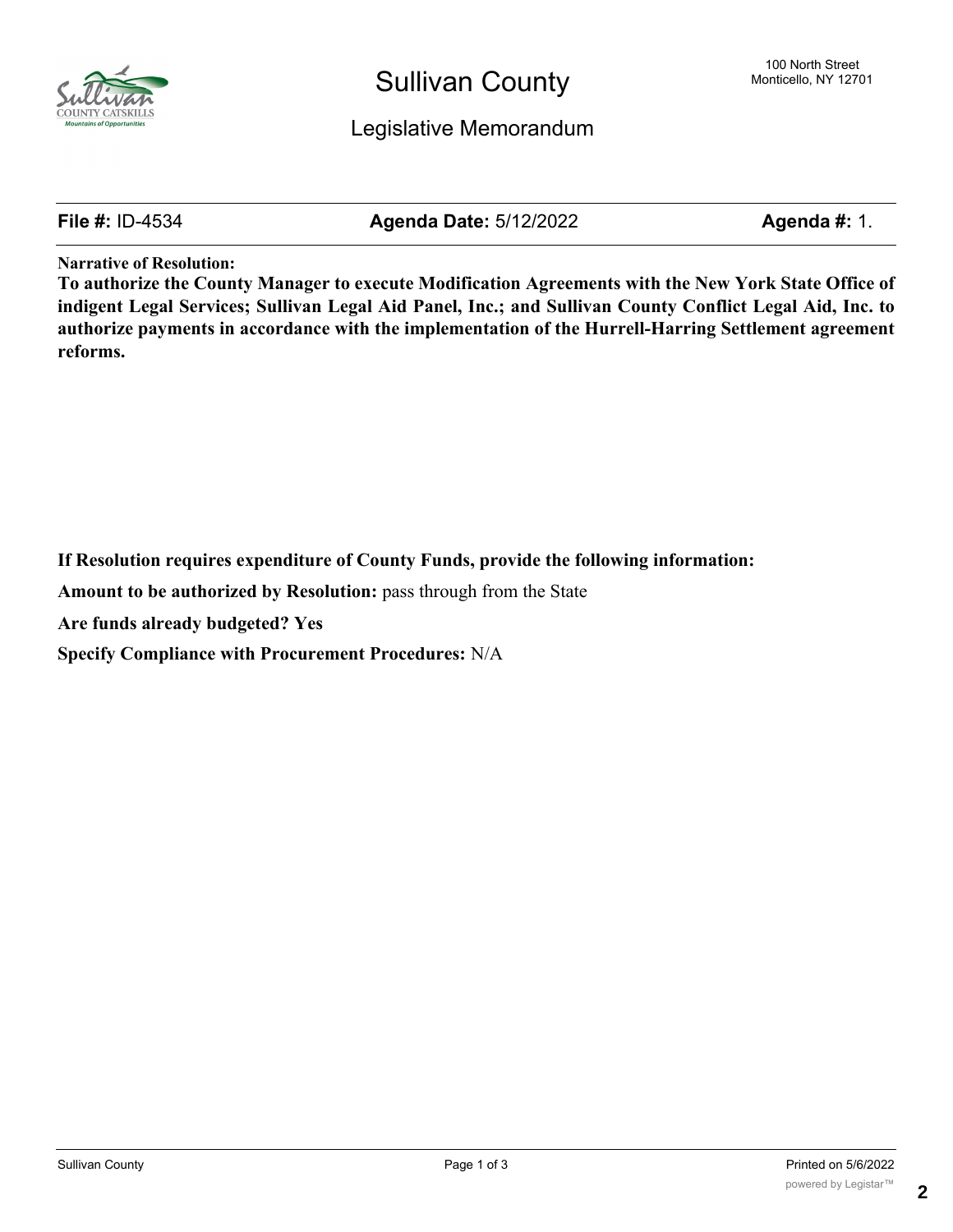**WHEREAS**, the County and the State of New York Office of Indigent Legal Services (hereinafter "NYSOILS" or "State") are parties to a five-year agreement to implement and fund improvements to mandated criminal defense representation in accordance with the Statewide Expansion of the Hurrell-Harring Settlement Agreement Reforms, Contract Number CSTWIDEHH45 (hereinafter "Agreement") for the contract term from April 1, 2018 through March 31, 2023; and

**WHEREAS**, the fully executed contract includes a B-1 attachment that sets forth the full contract amount totaling \$4,840,039.35 over the course of the five years of the Agreement as follows: Year 1, \$322,669.29; Year 2, \$645,338.58; Year 3, \$968,007.87; Year 4, \$1,290,677.16; and Year 5, \$1,613,346.45; and

**WHEREAS,** the B-1 attachment to the original agreement included a line item budget dictating how the money could be spent in Year 1 with the understanding that the line item budgets for future years would be developed by ILS in a collaborative process with the county and its providers, and

**WHEREAS,** the County entered into a modification agreement with the State in

April of 2020 that contained a B-1 attachment that included a line item budget for Year 2 building on the Year1 budget with the additional funding earmarked for Year 2; and

**WHEREAS,** the Count entered in a modification agreement with the State in August 2021 that contained a B-1 attachment that included a line item budget for Year 3 building on the Years 1 and 2 budget with additional funding earmarked for Year 3; and

**WHEREAS,** the County in conjunction with NYSOILS has developed a Year 4 budget which includes additional funding over and above the Year 1, 2 and 3 budgets, detailing how the additional monies could be spent in Year 3 and moving forward, and which has been finalized by the NYSOILS; and

**WHEREAS,** although the Year 5 budget has not yet been developed, the State has assured the County that since there is a fully executed contract, with the B-1 attachment that includes the total budget amount; the amounts available for each year of the contract; and with the understanding that once created budget lines are expected to continue to be funded throughout the term of the agreement, they will continue to honor and pay claims in accordance with those established budget lines, unless modified by agreement; and

**WHEREAS,** the Sullivan Legal Aid Panel and the Sullivan County Conflict Legal Aid continues to incur expenses associated with the positions created under the Years 1, 2, 3 and 4 budgets and require modification agreements to authorize reimbursements of those costs into Year 5, and

**NOW, THEREFORE BE IT RESOLVED,** that the County Manager is hereby authorized to execute a Modification Agreement with the New York State Office of Indigent Legal Services incorporating the line item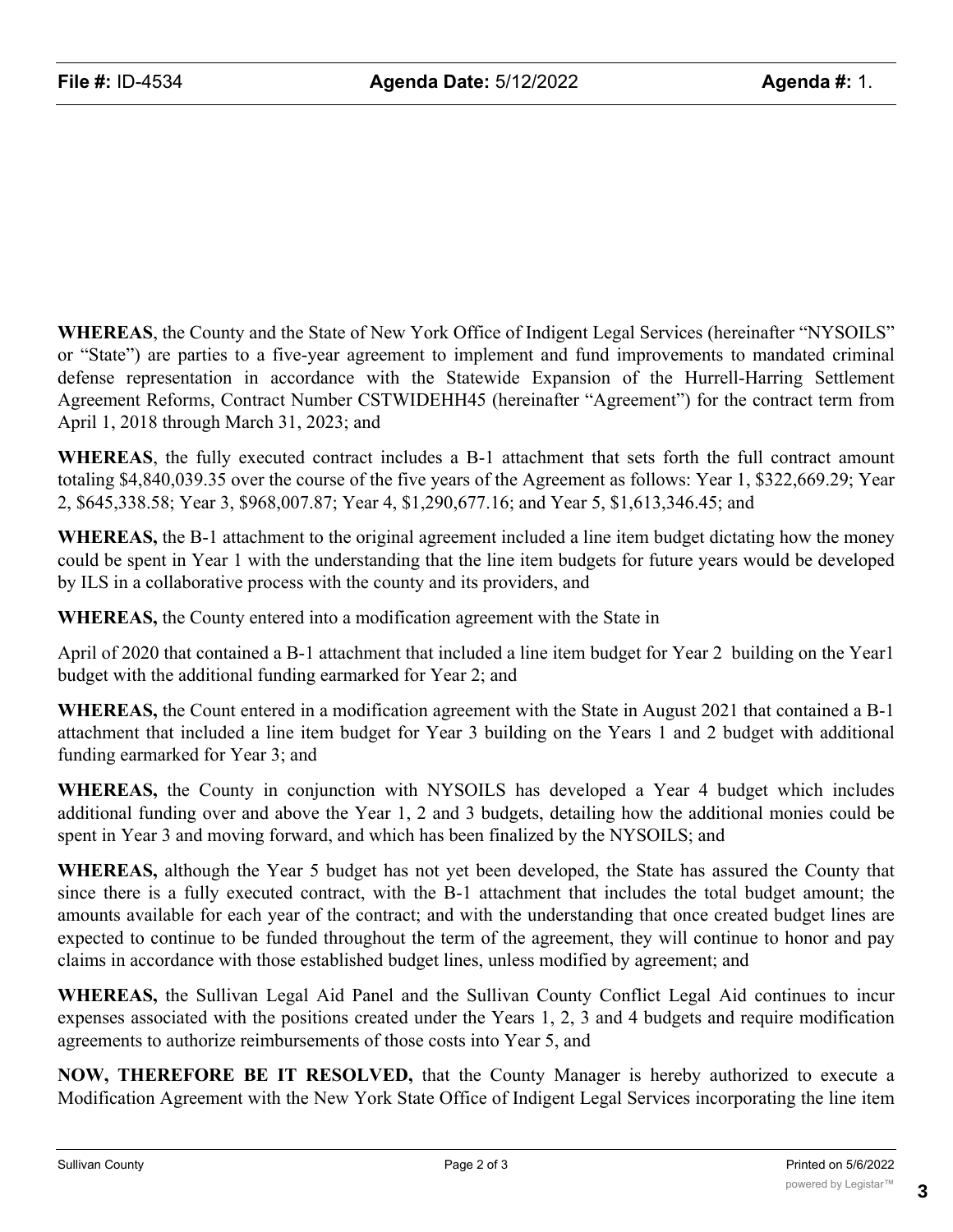budget Year 4 of the Agreement; and

**BE IT FURTHER RESOLVED,** that the County Manager is hereby authorized to execute a Modification Agreement with the Sullivan Legal Aid Panel, Inc. for an amount not to exceed \$817,691.96 in Year 5 (April 1, 2022 through March 31, 2023) for services provided in accordance with the work plan and budget lines reflected in the Year 1, 2, 3 and 4 detailed line item budgets of the Agreement; and

**BE IT FURTHERED RESOLVED,** that the County Manager is hereby authorized to execute a Modification Agreement with the Sullivan County Conflict Legal Aid, for an amount not to exceed \$171,655.20 in Year 5 (April 1, 2022 through March 31, 2023) for services provided in accordance with the work plan and budget lines reflected in the Year 1, 2, 3 and 4 detailed line item budgets of the Agreement.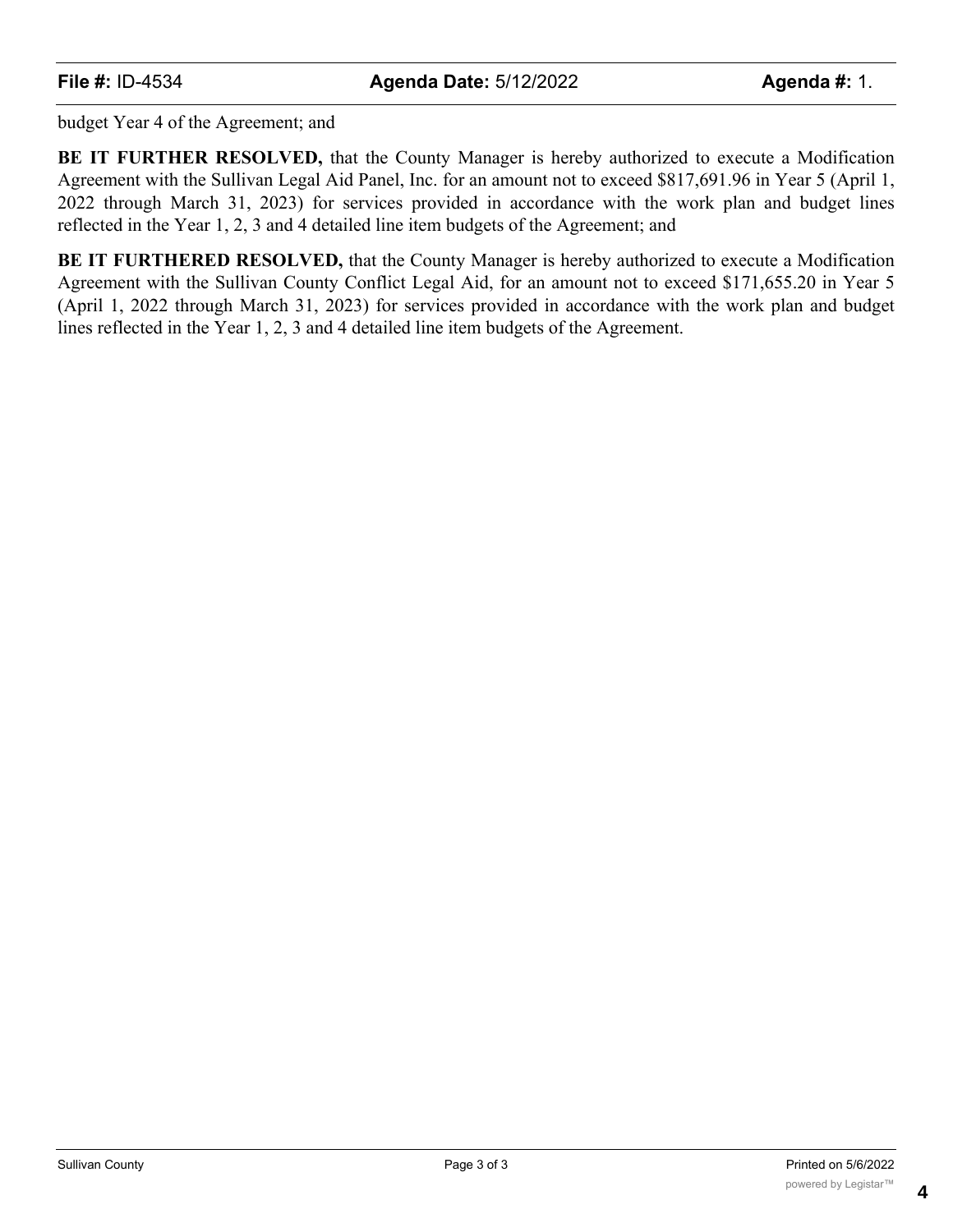

## Sullivan County

#### Legislative Memorandum

**File #:** ID-4574 **Agenda Date:** 5/12/2022 **Agenda #:** 2.

**Narrative of Resolution:** To Modify the 2022 Budget

**If Resolution requires expenditure of County Funds, provide the following information: Amount to be authorized by Resolution:** Please see attached Budget Mods **Are funds already budgeted?** Choose an item. **Specify Compliance with Procurement Procedures:**

**WHEREAS**, the County of Sullivan Budget requires modification;

**NOW, THEREFORE, BE IT RESOLVED,** that the attached budgetary transfers for 2022 be authorized.